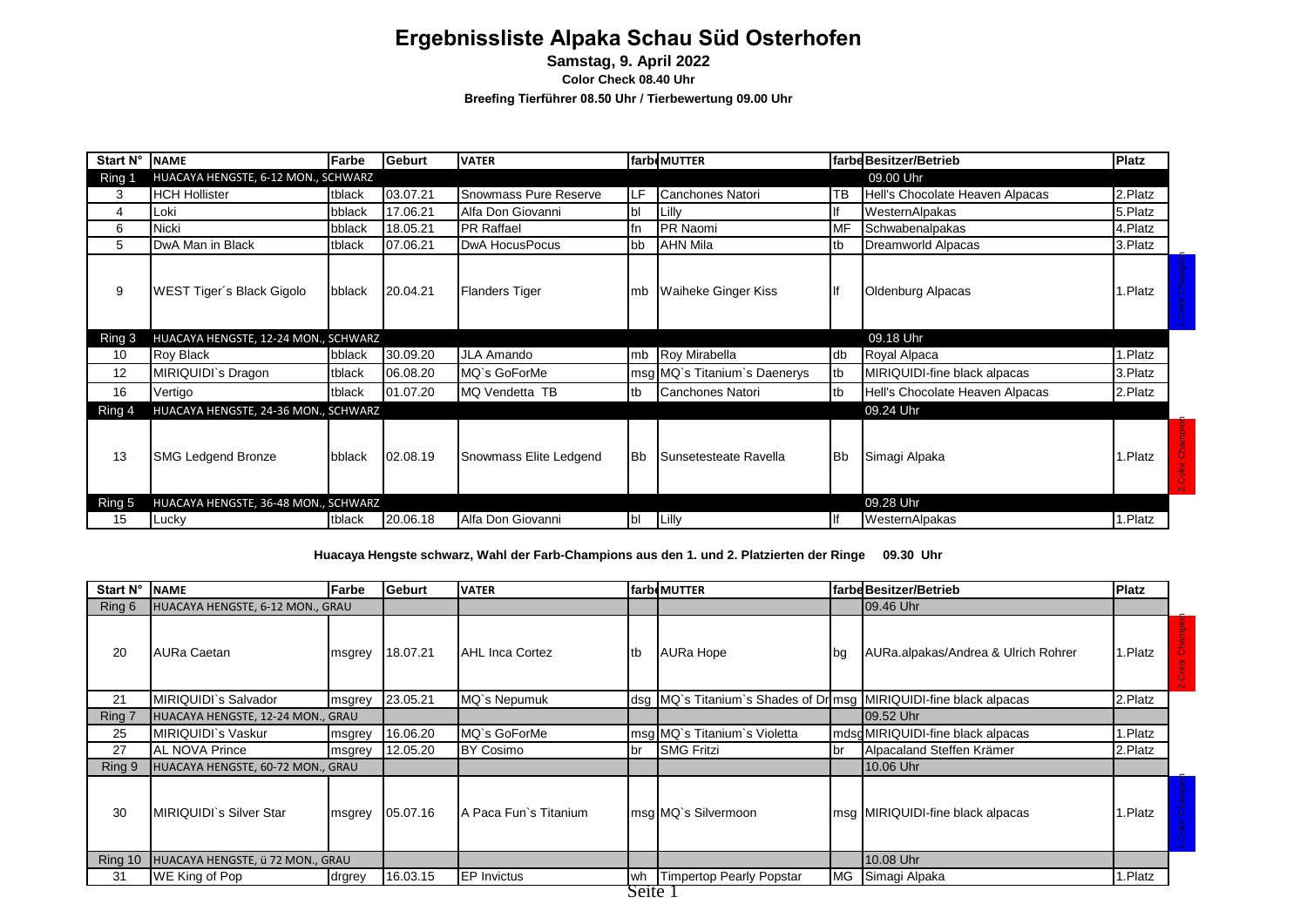### **Huacaya Hengste grau, Wahl der Farb-Champions aus den 1. und 2. Platzierten der Ringe 10.18 Uhr**

| Ring 11 | HUACAYA HENGSTE, 6-12 MON., ROAN         |                |          |                          |      |                           |           | 10.10 Uhr                            |         |  |
|---------|------------------------------------------|----------------|----------|--------------------------|------|---------------------------|-----------|--------------------------------------|---------|--|
| 32      | <b>HCH Snickers</b>                      | Roan           | 11.05.21 | Ambersun Cumplido        | ILG. | <b>HCH Little Impulse</b> |           | Roan Hell's Chocolate Heaven Alpacas | 1.Platz |  |
| 8       | Tornado                                  | bblack         | 03.05.21 | Dear Enahs Staaten       | Ibl  | <b>PR</b> Tessi           | <b>MF</b> | Schwabenalpakas                      | 2.Platz |  |
| Ring 12 | HUACAYA HENGSTE, 12-24 MON., ROAN        |                |          |                          |      |                           |           | 10.12 Uhr                            |         |  |
| 24      | Valentino                                | <b>I</b> rgrey | 04.08.20 | Alfa Don Giovanni        | Ibl  | Alfa Valisetta            |           | <b>WesternAlpakas</b>                | 1.Platz |  |
| Ring 13 | HUACAYA HENGSTE, 24-36 MON., ROAN        |                |          |                          |      |                           |           | 10.14 Uhr                            |         |  |
| 34      | DwA Headline                             | roan           | 15.08.19 | <b>Flanders Ronin ET</b> | Imb  | DwA Harissa               |           | roan Dreamworld Alpacas              | 1.Platz |  |
| Ring 14 | <b>HUACAYA HENGSTE, 36-48 MON., ROAN</b> |                |          |                          |      |                           |           | 10.16 Uhr                            |         |  |
| 35      | Waters Edge Toblerone                    | <b>Roan</b>    | 21.11.18 | Aquaviva Cadbury         | ILB  | Waters Edge Coco Chanel   | IMF       | Hell's Chocolate Heaven Alpacas      | 1.Platz |  |

**Huacaya Hengste roan, Wahl der Farb-Champions aus den 1. und 2. Platzierten der Ringe 10.18 Uhr**

| Start N° NAME |                                    | Farbe  | Geburt   | <b>VATER</b>                      |             | farb MUTTER                      |                | farbe Besitzer/Betrieb                           | <b>Platz</b> |
|---------------|------------------------------------|--------|----------|-----------------------------------|-------------|----------------------------------|----------------|--------------------------------------------------|--------------|
| Ring 15       | HUACAYA HENGSTE, 6-12 MON., BRAUN  |        |          |                                   |             |                                  |                | 10.34 Uhr                                        |              |
| 42            | DwA Wallace                        | dbrown | 20.05.21 | <b>Flanders Ronin ET</b>          | mb          | DwA Whisper                      | lb             | <b>Dreamworld Alpacas</b>                        | 2.Platz      |
| 43            | OLD Simply d'Amour                 | mbrown | 01.05.21 | <b>OLD Te Amour</b>               | mf          | Canchones Miriquidi Sensation df |                | <b>Oldenburg Alpacas</b>                         | .Platz       |
| 46            | <b>ASBL Simba</b>                  | mbrown | 15.06.21 | <b>ASBL Shadow</b>                | wh          | Sunsetestate Sunflower           | ltb            | Alpakas vom sächsischen Burgenland               | 3.Platz      |
| 47            | HoHa Aragorn                       | mbrown | 15.06.21 | Timbertop CT Grand Slam           | <b>br</b>   | <b>HoHa Artemis</b>              | lf             | Hof am Habichtstein                              | 4.Platz      |
| 48            | Ferdinand vom Hierlbach            | Ibrown | 06.06.21 | <u>Commenchents Flames or</u>     |             | multi Daisy                      | db             | Alpakahof München                                | 5.Platz      |
| Ring 17       | HUACAYA HENGSTE, 6-12 MON., BRAUN  |        |          |                                   |             |                                  |                | 10.52 Uhr                                        |              |
| 45            | LU Splash                          | Ibrown | 24.06.21 | <b>AoD Sirius</b>                 | wh          | LU Shakira                       | mf             | Dreamworld Alpacas                               | 2.Platz      |
| 49            | SMG Tsunamis Zambuanga             | Ibrown | 06.08.21 | <b>SMG Quechuas Tsunami</b>       | Mf          | Sunstesteate Zambeke             | B <sub>b</sub> | Simagi Alpaka                                    | 3.Platz      |
| 50            | <b>HH Kholaya</b>                  | Ibrown | 25.07.21 | <b>MQ Sunbeam</b>                 | br          | Fairytale Kimberly               | db             | Heidhof-Alpakas                                  | 4.Platz      |
| 51            | <b>PR</b> Antonio                  | Ibrown | 15.07.21 | <b>PR Raffael</b>                 | mf          | Alfa Arven                       | df             | Pits Alpakahof im Unterallgäu                    | 1.Platz      |
| 52            | <b>AHA Apollo</b>                  | Ibrown | 01.07.21 | Timbertop CT Grand Slam           | <b>I</b> br | Alice                            |                | Ammerfelder Highland Alpakas                     | 5.Platz      |
| Ring 18       | HUACAYA HENGSTE, 12-24 MON., BRAUN |        |          |                                   |             |                                  |                | 11.02 Uhr                                        |              |
| 54            | Sun Star Mandalorian               | mbrown | 04.04.21 | AHL Peruvian TruHighlander        | Imf         | Shamarra Roaring Meg ET          |                | roan Sun Star Alpacas                            | 2.Platz      |
| 55            | Sun Star Firestorm                 | Ibrown | 23.03.21 | EP Cambridge Ball of Fire         | Imf         | <b>Sun Star Oh la la</b>         | mf             | Sun Star Alpacas                                 | .Platz       |
| 58            | <b>ASBL Sky</b>                    | Ibrown | 28.05.20 | <b>WIT Don Calli</b>              | wh          | <b>ASBL Soraia</b>               | tb             | Alpakas vom sächsischen Burgenland               | 3.Platz      |
| Ring 19       | HUACAYA HENGSTE, 24-36 MON., BRAUN |        |          |                                   |             |                                  |                | 11.14 Uhr                                        |              |
| 60            | AHA Massimo                        | mbrown | 26.06.19 | Timbertop CT Grand Slam           | <b>I</b> br | Magnifique                       | br             | Ammerfelder Highland Alpakas                     | 1.Platz      |
| 61            | <b>Alpacaland Totilas</b>          | mbrown | 02.06.19 | <b>Wildflower Tobruk</b>          | bg          | <b>Alpacaland Baroness</b>       | bl             | Alpacaland Steffen Krämer                        |              |
| 62            | <b>DWA Producer</b>                | Ibrown | 29.05.19 | <b>Flanders Ronin ET</b>          | db          | <b>AL Promise</b>                | mf             | Lechfeld Alpakas/Amadas Alpacas/Wertacht 2.Platz |              |
| Ring 20       | HUACAYA HENGSTE, 36-48 MON, BRAUN  |        |          |                                   |             |                                  |                | 11.22 Uhr                                        |              |
| 64            | <b>Alpacaland Garry</b>            | mbrown | 17.09.18 | <b>GRF Gustav Appleson</b>        | lwh         | Lyneden Rosebud                  | br             | Alpacaland Steffen Krämer                        | 2.Platz      |
| 65            | <b>ASBL Sane</b>                   | mbrown | 15.08.18 | Timbertop XLR 8                   | If          | Pejo Chloe                       | bb             | Alpakas vom sächsischen Burgenland               | 4.Platz      |
| 66            | <b>Flanders Faramir ET</b>         | Ibrown | 01.07.18 | <b>Waratah Flats Fire Cracker</b> | mf          | <b>Flanders Nicè</b>             | bg             | Alpaka Glück                                     | 3.Platz      |

Seite 2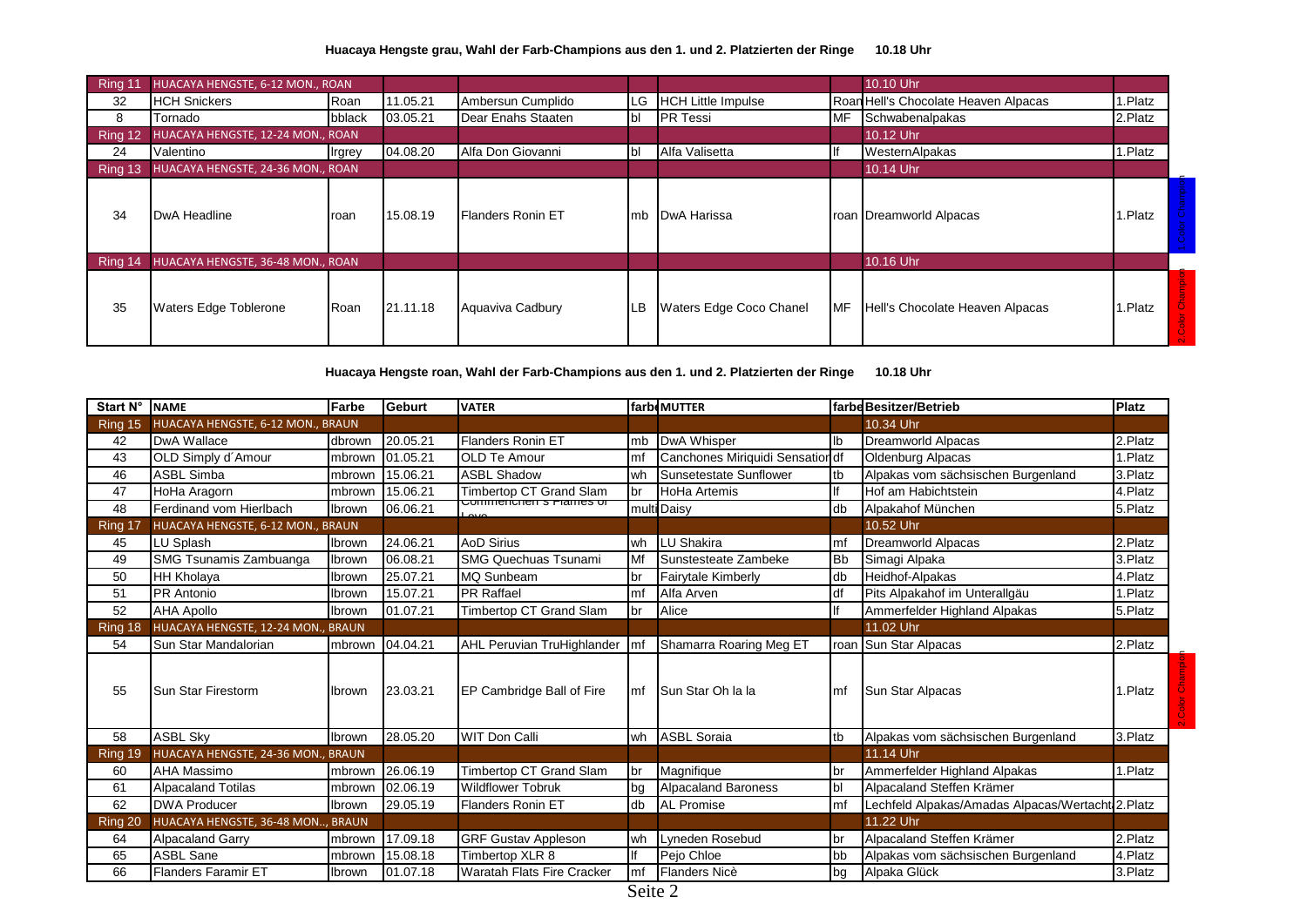| 67 | Alpaka Glück Earl Magic | $Im$ brown $124.06.18$ | Waratah Flats Earl Grey | Imf | <b>Flanders Arequipa ET</b> | Imf | Alpaka Glück | Platz |  |
|----|-------------------------|------------------------|-------------------------|-----|-----------------------------|-----|--------------|-------|--|
|    |                         |                        |                         |     |                             |     |              |       |  |

## **Huacaya Hengste braun, Wahl der Farb-Champions aus den 1. und 2. Platzierten der Ringe 11.30 Uhr**

| Start $N^{\circ}$ | Farbe<br><b>NAME</b>               |        | Geburt   | <b>VATER</b>                    |           | <b>farbeMUTTER</b>             |     | farbe Besitzer/Betrieb             | <b>Platz</b> |                         |
|-------------------|------------------------------------|--------|----------|---------------------------------|-----------|--------------------------------|-----|------------------------------------|--------------|-------------------------|
| Ring 21           | HUACAYA HENGSTE, 6-12 MON., DFAWN  |        |          |                                 |           |                                |     | 11.46 Uhr                          |              |                         |
| 72                | ZiNA Imperator                     | mfawn  | 22.08.21 | <b>AV Benz Emilio</b>           | lmf       | IZINA Chaska's Delicia         | lwh | Chiribaya-Alpakas                  | 1.Platz      | $\overline{\mathbf{c}}$ |
| 73                | <b>HoHa Pontos</b>                 | mfawn  | 11.08.21 | <b>Grand Slam</b>               | mb        | <b>AH Peruvian Penelope</b>    | wh  | Hof am Habichtstein                | 5.Platz      |                         |
| 74                | <b>ASBL Sid</b>                    | dfawn  | 11.07.21 | <b>ASBL Shadow</b>              | wh        | ASBL Sun Rose                  | tb  | Alpakas vom sächsischen Burgenland | 3.Platz      |                         |
| 76                | MIRIQUIDI`s Flash                  | dfawn  | 03.07.21 | Xanadu Chasseur                 | mf        | MQ's Fay                       | tb  | MIRIQUIDI-fine black alpacas       | 4.Platz      |                         |
| 78                | PR Jason                           | mfawn  | 02.05.21 | <b>CCNF</b> Intervention        | mf        | AV Benz Jama                   | br  | Pits Alpakahof im Unterallgäu      | 2.Platz      |                         |
| Ring 22           | HUACAYA HENGSTE, 12-24 MON., FAWN  |        |          |                                 |           |                                |     | 12.00 Uhr                          |              |                         |
| 83                | <b>SMG Tsunamis Elite Ledgend</b>  | mfawn  | 01.07.20 | <b>SMG Quechuas Tsunami</b>     | <b>Mf</b> | Snowman Elite Spring Breeze wh |     | Simagi Alpaka                      | 1.Platz      |                         |
| 84                | <b>AVHA Gismo</b>                  | dfawn  | 25.05.20 | Vekofarm Jandi                  | mf        | <b>AVHA Belissima</b>          |     | Dreamworld Alpacas                 | 3.Platz      |                         |
| 85                | <b>WEST Avenger</b>                | Imfawn | 15.05.20 | Millduck Oregon                 | mb        | Flanders Arianne ET            | Imf | Patrick Budde                      | 2.Platz      |                         |
| Ring 23           | HUACAYA HENGSTE, 24-36 MON., MFAWN |        |          |                                 |           |                                |     | 12.14 Uhr                          |              |                         |
| 79                | Sun Star Domingo                   | mfawn  | 09.03.20 | Timbertop CT Grand Slam         | mb        | Sun Star Dominata              | Imf | Sun Star Alpacas                   | 1.Platz      |                         |
| 86                | Gilt Edge Wildfire                 | mfawn  | 01.02.20 | Gilt Edge Firebrand             |           | Aviana Farms Sangria           | mf  | Alpaka Glück                       | 3.Platz      |                         |
| 87                | Gilt Edge Masterpiece              | dfawn  | 22.10.19 | Futura Humdinger                | df        | <b>Gilt Edge Stardust</b>      | Imf | Alpaka Glück                       | 4.Platz      |                         |
| 88                | <b>PR</b> Giotto                   | mfawn  | 29.07.19 | <b>SMG Blizzard</b>             | wh        | <b>IPR</b> Giannina            | df  | Pits Alpakahof im Unterallgäu      | 2.Platz      |                         |
| 90                | ASZ Maybach                        | Imfawn | 02.06.19 | Combridge Commish Lad           | wh        | ASZ Madonna                    | bl  | Ammerfelder Highland Alpakas       | 5.Platz      |                         |
| Ring 26           | HUACAYA HENGSTE, 84-96 MON., MFAWN |        |          |                                 |           |                                |     | 12.28 Uhr                          |              |                         |
| 93                | <b>OLD Te Amour</b>                | mfawn  | 17.06.14 | AHL Peruvian TruHighlander   mf |           | <b>OLD</b> Tattinger           |     | Oldenburg Alpacas                  | 1.Platz      |                         |

Reserve Champion

Reserve Champion

**Huacaya Hengste d/mfawn, Wahl der Farb-Champions aus den 1. und 2. Platzierten der Ringe 12.30 Uhr**

### **Mittagspause 12.50 - 13.30 Uhr**

| Start N° | <b>INAME</b>                                      | Farbe | <b>IGeburt</b> | <b>VATER</b>                  |     | <b>farbeMUTTER</b>    |     | farbe Besitzer/Betrieb  | <b>Platz</b> |
|----------|---------------------------------------------------|-------|----------------|-------------------------------|-----|-----------------------|-----|-------------------------|--------------|
|          | Ring 27a HUACAYA HENGSTE, 06-12 MON., LFAWN/BEIGE |       |                |                               |     |                       |     | <b>13.30 Uhr</b>        |              |
| 98       | <b>IHH Chaska</b>                                 | lfawn | 15.09.21       | Paolo v. Bibertal             | ltb | Fairytale Carissima   | Iwh | Heidhof-Alpakas         | r.Platz      |
| 99       | <b>I</b> Baron                                    | lfawn | 18.06.21       | Alfa Don Giovanni             |     | Bianca                | wh  | WesternAlpakas          | 3.Platz      |
| 101      | HoHa Gimli                                        | lfawn | 02.06.21       | Majestic Meadows A Wanted Idf |     | <b>HoHa Galadriel</b> | wh  | Hof am Habichtstein     | 2.Platz      |
| Ring 27b | HUACAYA HENGSTE, 06-12 MON., LFAWN/BEIGE          |       |                |                               |     |                       |     | <b>13.30 Uhr</b>        |              |
| 97       | Koh-I-Noor vom Oberberg                           | beige | 31.07.21       | Flanders Kryptonite ET        | Imf | Pajana vom Oberberg   | lwh | Alpakazuchthof Oberberg | 2.Platz      |
| 106      | DwA Problematico                                  | beige | 12.07.21       | DwA Medicus                   | lb  | <b>AL Promise</b>     | Imf | Dreamworld Alpacas      | 4.Platz      |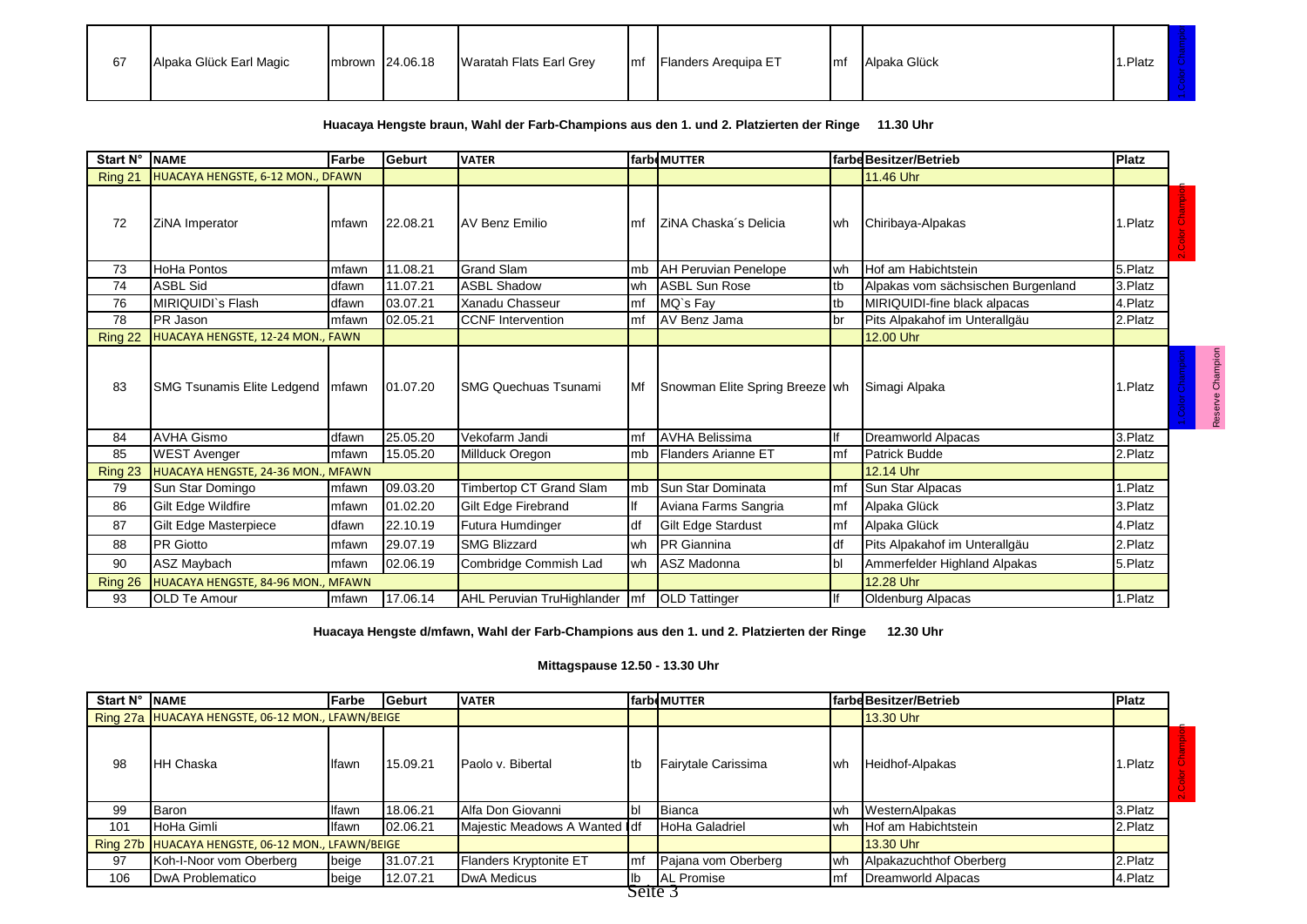| 107     | <b>HCH Pure's Filou</b>                         | Ifawn        | 10.05.21 | Snowmass Pure Reserve        | LF.  | <b>HCH Schneewitchen</b>       | TB          | Hell's Chocolate Heaven Alpacas | 3.Platz |
|---------|-------------------------------------------------|--------------|----------|------------------------------|------|--------------------------------|-------------|---------------------------------|---------|
| 109     | IOLD EI Moro d'Amour                            | Beige        | 08.04.21 | <b>OLD Te Amour</b>          | Imf  | <b>AHL Peruvian TruMarisol</b> | <b>I</b> bq | Oldenburg Alpacas               | .Platz  |
| Ring 29 | <b>HUACAYA HENGSTE, 12-24 MON., LFAWN/BEIGE</b> |              |          |                              |      |                                |             | 13.52 Uhr                       |         |
| 110     | Ilgor von der Weilachmühle                      | beige        | 03.08.20 | <b>KA Nanuk</b>              | wh   | Dina von der Weilachmühle      | lwh         | Alpacaland Steffen Krämer       | 1.Platz |
| 111     | <b>ALSU Cookie Monster</b>                      | lfawn        | 22.06.20 | <b>WIT Don Calli</b>         | wh   | <b>EP Cambridge Dance Away</b> | <b>I</b> wh | AlpaSuri GbR                    | 2.Platz |
| 112     | HoHa Cookie                                     | beige        | 20.06.20 | HoHa Zelos                   | bq   | <b>ADW Candy A</b>             | Imf         | Hof am Habichtstein             | 3.Platz |
| Ring 30 | HUACAYA HENGSTE, 24-36 MON., LFAWN/BEIGE        |              |          |                              |      |                                |             | <b>14.00 Uhr</b>                |         |
| 114     | Sun Star Santiago                               | beige        | 01.05.19 | Timbertop CT Grand Slam      | lmb. | Florez                         | lwh.        | Sun Star Alpacas                | I.Platz |
| 117     | Ringwood Umberto                                | <b>beige</b> | 18.05.19 | AWS Jubel                    |      | <b>Ringwood River</b>          | <b>I</b> bg | Alpakazuchthof Oberberg         | 2.Platz |
| Ring 31 | HUACAYA HENGSTE, 36-48 MON., LFAWN/BEIGE        |              |          |                              |      |                                |             | 14.04 Uhr                       |         |
| 115     | HoHa Skv                                        | lfawn        | 07.06.18 | Waratah Flats Gold Smith     | lmf  | <b>DE Emma</b>                 | lwh.        | <b>Hof am Habichtstein</b>      | 1.Platz |
| Ring 32 | HUACAYA HENGSTE, 48-60 MON., LFAWN/BEIGE        |              |          |                              |      |                                |             | 14.06 Uhr                       |         |
| 116     | <b>SWS Satinero</b>                             | beige        | 16.05.17 | <b>SWS Highland Sentinel</b> | lmf  | <b>SWS Lifestyle Lady</b>      | Imf         | Dreamworld Alpacas              | 1.Platz |

**Huacaya Hengste lfawn u. Beige, Wahl der Farb-Champions aus den 1. und 2. Platzierten der Ringe 14.08 Uhr**

| Start N° | <b>INAME</b>                                      | lFarbe            | <b>IGeburt</b>                  | <b>IVATER</b>                |            | <b>IfarbeMUTTER</b>            |              | <b>Ifarbe Besitzer/Betrieb</b> | <b>IPlatz</b> |
|----------|---------------------------------------------------|-------------------|---------------------------------|------------------------------|------------|--------------------------------|--------------|--------------------------------|---------------|
|          | Ring 33 HUACAYA.HENGSTE APPALOOSA, 12-24 MONATE   |                   |                                 |                              |            |                                |              | $114.20$ Uhr                   |               |
| 122      | <b>IOLD Candy Man X</b>                           | Appaloos 27.09.21 |                                 | Xanadu Anthem                |            | wh <b>WIT Black Candy Girl</b> | Itb          | <b>IO</b> Idenburg Alpacas     | 1.Platz       |
|          | Ring 33 HUACAYA, HENGSTE MULRICOLOR, 12-24 MONATE |                   |                                 |                              |            |                                | $114.20$ Uhr |                                |               |
| 120      | <b>ISMG Kawasaki</b>                              |                   | multicolor <sup>01</sup> .07.20 | <b>ISMG Quechuas Tsunami</b> | <b>IMf</b> | <b>ISnowmass Alpin Love</b>    | l wh         | Simagi Alpaka                  | 1.Platz       |

| Ring 35 | HUACAYA, HENGSTE APPALOOSA, 6-12 MONATE         |  |                         |      |                            |    | 14.24 Uhr                                                                                                            |         |  |
|---------|-------------------------------------------------|--|-------------------------|------|----------------------------|----|----------------------------------------------------------------------------------------------------------------------|---------|--|
| 123     | BLUE MOON LEOPARD EARL Appaloos 15.09.21        |  | <b>BLUE MOON APPMAN</b> |      | appa AZ DAISY OF BLUE MOON | wh | <b>Iblue moon ALPACAS</b>                                                                                            | 1.Platz |  |
| 124     | BLUE MOON LEOPARD CHAPAppaloos 06.09.21         |  | LF DEL A BURL           |      | appa ZAUBERLAND MICHELLE   | Wh | Iblue moon ALPACAS                                                                                                   | 2.Platz |  |
| Ring 35 | HUACAYA, HENGSTE APPALOOSA, 12-24 MONATE        |  |                         |      |                            |    | 14.24 Uhr                                                                                                            |         |  |
| 119     | Blue Moon Leopard Kiwi vom O appaloos 23.02.20  |  |                         |      |                            |    | Grand Flowerdale GP Toros E apple NZ Summerhill Leopard Laven appa Alpakazuchthof Oberberg/Blue Moon Alpaca 1. Platz |         |  |
| Ring 35 | <b>HUACAYA, HENGSTE APPALOOSA, 24-36 MONATE</b> |  |                         |      |                            |    | 14.24 Uhr                                                                                                            |         |  |
| 125     | Titus' Toyboy ET vom Oberber appaloos 23.07.19  |  | Aquaviva Titus          | l mf | NPHZ Cassiopeia            |    | appa Alpakazuchthof Oberberg                                                                                         | 1.Platz |  |

**Huacaya Hengste appaloosa, Wahl der Farb-Champions aus den 1. und 2. Platzierten der Ringe 14.26 Uhr**

| <b>Start N°</b> | <b>INAME</b>                                | Farbe          | <b>IGeburt</b> | <b>VATER</b>             |               | <b>farbeMUTTER</b>         |     | <b>Ifarbe Besitzer/Betrieb</b>   | <b>Platz</b> |
|-----------------|---------------------------------------------|----------------|----------------|--------------------------|---------------|----------------------------|-----|----------------------------------|--------------|
|                 | Ring 36 NACHZUCHTWETTBEWERB HENGSTE, dunkel |                |                |                          |               |                            |     | 14.36 Uhr                        |              |
| 130             | <b>IFlanders Ronin ET</b>                   | Imbrown I      |                | <b>Aguaviva Claudius</b> |               | <b>IUBR Flanders Roana</b> |     | Dreamworld Alpacas               |              |
|                 | <b>IDwA Headline</b>                        | <b>roan</b>    | 15.08.19       | <b>Flanders Ronin ET</b> |               | Imb IDwA Harissa           |     | <b>Iroan IDreamworld Alpacas</b> |              |
|                 | DwA Flora                                   | <b>bblack</b>  | 07.09.20       | Flanders Ronin ET        |               | mb ELA Ziva                |     | Dreamworld Alpacas               |              |
|                 | DwA Wallace                                 | <b>dbrown</b>  | 20.05.21       | <b>Flanders Ronin ET</b> |               | mb DwA Whisper             | llb | Dreamworld Alpacas               |              |
| 128             | <b>Timbertop CT Grand Slam</b>              | <b>Imbraun</b> |                | Patagonia Celtic Triumph | $\sim$ $\sim$ | <b>ITimbertop Milla</b>    |     | <b>Sun Star Alpacas</b>          | 1.Platz      |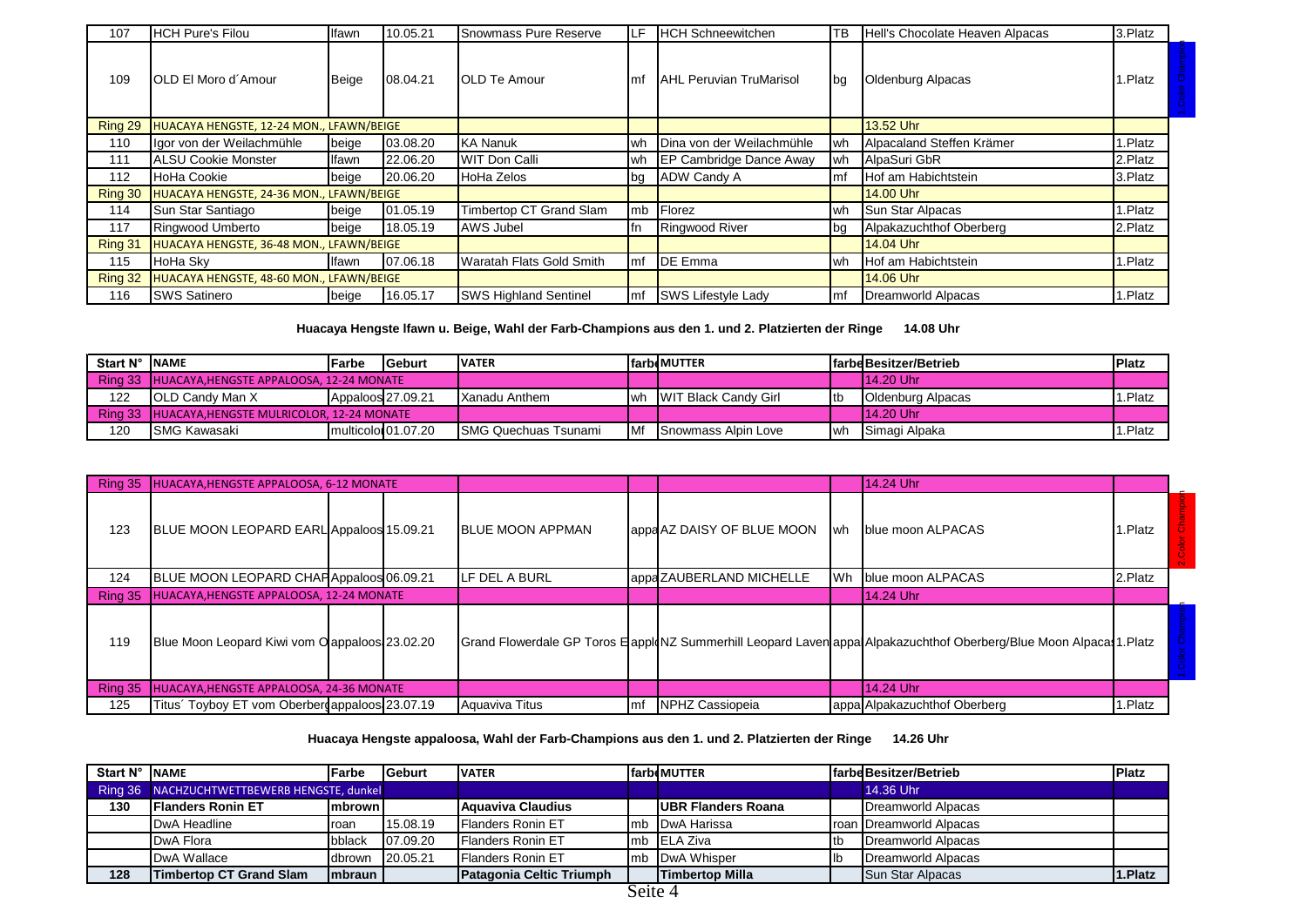|         | Sun Star Domingo                   | mfawn               | 09.03.20 | Timbertop CT Grand Slam              | mb            | Sun Star Dominata                            | mf             | Sun Star Alpacas                    |         |
|---------|------------------------------------|---------------------|----------|--------------------------------------|---------------|----------------------------------------------|----------------|-------------------------------------|---------|
|         | Sun Star Yumbilla                  | Ibrown              | 10.02.20 | Timbertop CT Grand Slam              | mb            | alpacasRstyle Niagara                        | m <sub>f</sub> | Sun Star Alpacas                    |         |
|         | Grand Ariane vom Oberberg          | dfawn               | 23.07.20 | <b>Timbertop CT Grand Slam</b>       | mb            | <b>Flanders Anaïs ET</b>                     | mf             | Alpakazuchthof Oberberg             |         |
| 129     | <b>Snowmass Pure Reserve</b>       | lfawn               |          | <b>Snowmass Pure Passion</b>         |               |                                              |                | MIRIQUIDI-fine black alpacas        | 2.Platz |
|         | <b>HCH Hollister</b>               | tblack              | 03.07.21 | Snowmass Pure Reserve                | LF            | Canchones Natori                             | ТB             | Hell's Chocolate Heaven Alpacas     |         |
|         | <b>HCH Pure's Filou</b>            | Ifawn               | 10.05.21 | Snowmass Pure Reserve                | LF            | <b>HCH Schneewitchen</b>                     | ТB             | Hell's Chocolate Heaven Alpacas     |         |
|         | MIRIQUIDI`s Believe in me          | tblack              | 22.05.21 | Snowmass Pure Reserve XX If          |               | MQ's Black Diamond                           | tb             | MIRIQUIDI-fine black alpacas        |         |
|         | MIRIQUIDI`s Pocahontas             | tblack              | 24.09.20 | Snowmass Pure Reserve XX If          |               | Arijy XXTreme's Panthea                      | ldf            | MIRIQUIDI-fine black alpacas        |         |
|         | <b>HCH Amaya</b>                   | dbrown              | 28.05.21 | Snowmass Pure Reserve                | <b>LF</b>     | <b>HCH Nunya</b>                             | <b>TB</b>      | Hell's Chocolate Heaven Alpacas     |         |
| Ring 37 | NACHZUCHTWETTBEWERB HENGSTE, hell  |                     |          |                                      |               |                                              |                | 14.42 Uhr                           |         |
| 132     | <b>AEC Peruvian Brian</b>          | white               |          | <b>Wessex Thrush</b>                 |               |                                              |                | AURa.alpakas/Andrea & Ulrich Rohrer | 2.Platz |
|         | <b>AURa Brian's Bellemont</b>      | white               | 25.06.20 | <b>AEC Peruvian Brian</b>            | wh            | <b>AURa RF Chris de Belle</b>                | wh             | AURa.alpakas/Andrea & Ulrich Rohrer |         |
|         | <b>AURa Brian's Gordon</b>         | white               | 22.07.21 | <b>AEC Peruvian Brian</b>            | wh            | <b>AURa RF Geraldine</b>                     | wh             | AURa.alpakas/Andrea & Ulrich Rohrer |         |
|         | AURa Brian's GeeRock               | white               | 24.06.21 | <b>AEC Peruvian Brian</b>            | wh            | <b>AHL Best Ginger</b>                       | wh             | AURa.alpakas/Andrea & Ulrich Rohrer |         |
| 133     | <b>ALSU Valentino</b>              | white               | 14.02.16 | Accoyo America Kingfish              | wh            | Accoyo America Road<br><b>Warriors Unity</b> | lwh            | AlpaSuri GbR                        | 1.Platz |
|         | <b>ALSU Chipmunk</b>               | white               | 28.06.20 | <b>ALSU Valentino</b>                | wh            | EP Cambridge Diva By Blood                   | wh             | AlpaSuri GbR                        |         |
|         | ALSU Diamante                      | white               | 08.08.21 | <b>ALSU Valentino</b>                | wh            | <b>ALSU Nicola</b>                           | wh             | AlpaSuri GbR                        |         |
|         | ALSU Dakota                        | white               | 05.08.21 | <b>ALSU Valentino</b>                | wh            | Snowmass Sweet<br>Transcendence              | wh             | AlpaSuri GbR                        |         |
| 134     | Xanadu Chasseur                    | white               |          |                                      |               |                                              |                | <b>Oldenburg Alpacas</b>            | 3.Platz |
|         | MIRIQUIDI`s Flash                  | dfawn               | 03.07.21 | Xanadu Chasseur                      | wh            | MQ's Fay                                     | tb             | MIRIQUIDI-fine black alpacas        |         |
|         | <b>WEST Exquisite X</b>            | dfawn               | 16.07.21 | Xanadu Chasseur                      | Wh            | <b>WEST Peruvian Evoque</b>                  | mf             | <b>Oldenburg Alpacas</b>            |         |
|         | <b>KOOP Paula</b>                  | Ibrown              | 10.06.21 | Xanadu Chasseur                      | wh            | <b>WIT Mia</b>                               | mb             | Koopaca                             |         |
| Ring 38 | NACHZUCHTWETTBEWERB STUTEN Huacaya |                     |          |                                      |               |                                              |                | 14.50 Uhr                           |         |
| 137     | <b>WEST Peruvian Evoque</b>        | mfawn               | 30.05.17 | AH Peruvian TruHighlander   mf       |               | <b>Wessex Peruvian Juliana</b>               | wh             | <b>Oldenburg Alpacas</b>            | 3.Platz |
|         | <b>WEST Exquisita</b>              | Ifawn               | 22.07.20 | Millduck Oregon                      | mb            | <b>WEST Peruvian Evoque</b>                  | lmf            | Patrick Budde                       |         |
|         | <b>WEST Exquisite X</b>            | dfawn               | 16.07.21 | Xanadu Chasseur                      | wh            | <b>WEST Peruvian Evoque</b>                  | mf             | Oldenburg Alpacas                   |         |
| 139     | <b>PR Georgina</b>                 | dfawn               | 03.07.16 | <b>MillDuck Montague</b>             | mf            | <b>PR</b> Giannina                           | df             | Pits Alpakahof im Unterallgäu       | 2.Platz |
|         | <b>PR</b> Georgie                  | dfawn               | 15.06.21 | <b>CCNF</b> Intervention             | mf            | PR Georgina                                  | df             | Pits Alpakahof im Unterallgäu       |         |
|         | <b>PR</b> Graciella                | Ifawn               | 08.05.19 | <b>Greenstone Mars</b>               |               | PR Georgina                                  | df             | Pits Alpakahof im Unterallgäu       |         |
| 141     | <b>WEST Peruvian Celebration</b>   | white               | 12.08.15 | <b>Blue Grass Centurion</b>          | wh            | <b>AH Peruvian Christina</b>                 | wh             | <b>Oldenburg Alpacas</b>            | 1.Platz |
|         | WEST Peruvian Cäsar                | White               | 08.07.19 | Snowmass Quechua's Innoval wh        |               | <b>WEST</b> Peruvian Celebration             | wh             | Patrick Budde                       |         |
|         | <b>WEST Peruvian Celine</b>        | White               | 21.08.21 | <b>AEC Peruvian Brian</b>            | wh            | <b>WEST Peruvian Celebration</b>             | wh             | Oldenburg Alpacas                   |         |
| 142     | <b>EP Cambridge Dance Away</b>     | white               | 17.12.13 | <b>EP Cambridge Risk Taker</b><br>ET | wh            | <b>EP Cambridge Rania</b>                    | lwh.           | <b>AlpaSuri GbR</b>                 | 4.Platz |
|         | <b>ALSU Cookie Monster</b>         | Ifawn               | 22.06.20 | WIT Don Calli                        | wh            | EP Cambridge Dance Away                      | wh             | AlpaSuri GbR                        |         |
|         | <b>ALSU Donatella</b>              | white               | 04.09.21 | <b>ALSU Valentino</b>                | wh            | EP Cambridge Dance Away                      | wh             | AlpaSuri GbR                        |         |
| Ring 40 | NACHZUCHTWETTBEWERB HENGSTE SURI,  |                     |          |                                      |               |                                              |                | 15.10 Uhr                           |         |
| 143     | <b>EHA Elroy</b>                   | Ibrown              | 15.08.17 | Surilana Value Add                   |               | Surilana Jocasta                             |                | Hof am Habichtstein                 | 3.Platz |
|         | HoHa Picasso                       | multicolor 14.06.21 |          | <b>EHA Elroy</b>                     | $\mathsf{lb}$ | DE 17 Mona Lisa                              |                | multi Hof am Habichtstein           |         |
|         | HoHa White Nose                    | tblack              | 28.06.21 | <b>EHA Elroy</b>                     | Ib            | HoHa Aretha                                  | Itb            | Hof am Habichtstein                 |         |
|         | HoHa Layla                         | multicolor 27.06.21 |          | <b>EHA Elroy</b>                     | lb            | HoHa Ella                                    | mb             | Hof am Habichtstein                 |         |
| 144     | <b>SURICO Vivo</b>                 | white               | 21.04.14 | <b>Surico Alinghi</b>                |               | wh Surico Diva                               | wh             | AlpaSuri GbR                        | 1.Platz |
|         | ALSU Zorro                         | white               | 30.05.19 | Surico Vivo                          | wh            | QAI Wara                                     | wh             | AlpaSuri GbR                        |         |
|         | <b>ALSU Cashmere</b>               | white               | 13.06.20 | Surico Vivo                          | wh            | Surico Gabriela                              | wh             | AlpaSuri GbR                        |         |
|         | ALSU Drago                         | white               | 16.07.21 | Surico Vivo                          | wh            | Surico Giselle                               | wh             | AlpaSuri GbR                        |         |
| 145     | <b>SURILANA SURPASS</b>            | white               |          |                                      |               |                                              |                | Suri Royal/ Oldenburg Alpacas       | 2.Platz |
|         | SURI Peruvian Royal Dakota         | White               | 22.09.19 | Surilana Suurpass                    | wh            | Surilana Illinois                            | wh             | Suri Royal/ Oldenburg Alpacas       |         |
|         | <b>SR Hurricane</b>                | Ifawn               | 17.06.21 | Surilana Surpass                     | wh            | Isabella                                     |                | Roan Suri Revolution                |         |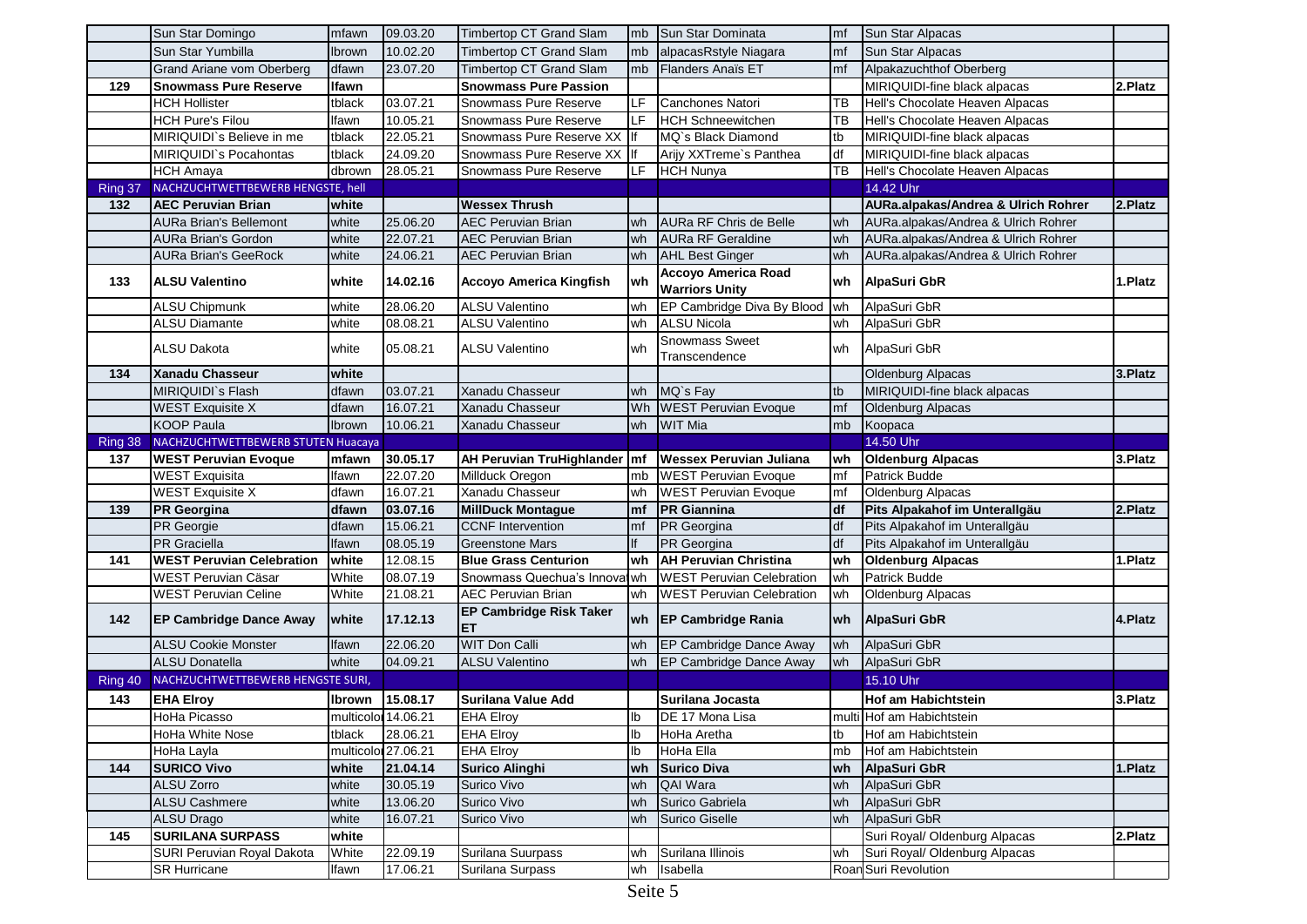| Simpatica <sup>14"</sup><br>− URI ⊓<br>hite<br>eruvian<br>.<br>$n \nu a$ | 15.09.20<br>14 F | ∵mass<br>ilana | 111h | ılana<br>signora | <b>I</b> wh | <b>I</b> Suri<br>In a a<br>nhura؛<br>Roval/<br>шања. |  |
|--------------------------------------------------------------------------|------------------|----------------|------|------------------|-------------|------------------------------------------------------|--|

| Start N° | <b>INAME</b>                                  | Farbe               | <b>Geburt</b>       | <b>VATER</b>      |                | farbeMUTTER       |      | farbe Besitzer/Betrieb        | <b>Platz</b> |
|----------|-----------------------------------------------|---------------------|---------------------|-------------------|----------------|-------------------|------|-------------------------------|--------------|
| Ring 41  | <b>SURI, HENGSTE MULRICOLOR, 6-12 MONATE</b>  |                     |                     |                   |                |                   |      | 15.20 Uhr                     |              |
| 151      | HoHa Picasso                                  | multicolor 14.06.21 |                     | <b>EHA Elroy</b>  | I <sub>b</sub> | DE 17 Mona Lisa   |      | multi Hof am Habichtstein     | 1.Platz      |
| Ring 41  | <b>SURI, HENGSTE MULRICOLOR, 24-36 MONATE</b> |                     |                     |                   |                |                   |      | 15.20 Uhr                     |              |
| 150      | HoHa Leonardo                                 |                     | multicolor 19.06.19 | <b>STAR Wesir</b> | llf            | DE 17 Mona Lisa   |      | multi Hof am Habichtstein     | 1.Platz      |
| Ring 42  | SURI HENGSTE, 6-12 MON., SCHWARZ              |                     |                     |                   |                |                   |      | 15.24 Uhr                     |              |
| 152      | <b>HoHa White Nose</b>                        | tblack              | 28.06.21            | <b>EHA Elroy</b>  | lb             | HoHa Aretha       | Itb  | Hof am Habichtstein           | 1.Platz      |
| Ring 43  | SURI HENGSTE, 6-12 MON., LFAWN/BEIGE          |                     |                     |                   |                |                   |      | 15.26 Uhr                     |              |
| 153      | <b>SR Hurricane</b>                           | Ifawn               | 17.06.21            | Surilana Surpass  | wh             | Isabella          |      | Roan Suri Revolution          | 1.Platz      |
| Ring 44  | SURI HENGSTE, 12-24 MON., LFAWN/BEIGE         |                     |                     |                   |                |                   |      | 15.32 Uhr                     |              |
| 155      | <b>ISR Kiwi</b>                               | Beige               | 31.01.21            | Surico Picardy    | <b>MF</b>      | Surico Cala       | lwh. | <b>Suri Revolution</b>        | 1.Platz      |
| 156      | <b>SR Belfire</b>                             | <b>Ifawn</b>        | 21.04.20            |                   |                | Isabella          |      | Roan Suri Revolution          | 2.Platz      |
| Ring 45  | SURI HENGSTE, 6-12 MON., WEISS                |                     |                     |                   |                |                   |      | 15.34 Uhr                     |              |
| 157      | ALSU Drago                                    | white               | 16.07.21            | Surico Vivo       | wh             | Surico Giselle    | lwh  | AlpaSuri GbR                  | 1.Platz      |
| Ring 46  | SURI HENGSTE, 24-36 MON., WEISS               |                     |                     |                   |                |                   |      | 15.36 Uhr                     |              |
| 158      | SURI Peruvian Royal Dakota                    | White               | 22.09.19            | Surilana Suurpass | wh             | Surilana Illinois | lwh. | Suri Royal/ Oldenburg Alpacas | 1.Platz      |
| 159      | <b>ALSU Zorro</b>                             | white               | 30.05.19            | Surico Vivo       | wh             | QAI Wara          | l wh | AlpaSuri GbR                  | 2.Platz      |
| Ring 47  | SURI HENGSTE, 84-96 MON., WEISS               |                     |                     |                   |                |                   |      | 15.40 Uhr                     |              |
| 160      | <b>SURICO Vivo</b>                            | white               | 21.04.14            | Surico Alinghi    | wh             | Surico Diva       | wh   | AlpaSuri GbR                  | 1.Platz      |

**Grand u. Reserve Champion Suri Hengste 15.42 Uhr**

| Start N° | <b>NAME</b>                          | Farbe          | Geburt   | <b>VATER</b>                    |                | farbeMUTTER                   |     | farbe Besitzer/Betrieb              | <b>Platz</b> |
|----------|--------------------------------------|----------------|----------|---------------------------------|----------------|-------------------------------|-----|-------------------------------------|--------------|
| Ring 48  | HUACAYA HENGSTE, 6-12 MON., WEISS    |                |          |                                 |                |                               |     | 15.52 Uhr                           |              |
| 203      | Ontario vom Oberberg                 | <b>I</b> white | 29.06.21 | Quality-Line Knock-Out          | lwh            | Pepita vom Oberberg           | lwh | Alpakazuchthof Oberberg             | 3.Platz      |
| 201      | OLD My Little d' Amour               | White          | 09.07.21 | <b>IOLD Te Amour</b>            | m <sub>f</sub> | <b>OLD My little Sheridan</b> | Imf | Oldenburg Alpacas                   | 1.Platz      |
| 162      | <b>ALSU Douglas</b>                  | white          | 01.08.21 | <b>QAI Legend</b>               | wh             | Snowmass Lasting Legend       | wh  | AlpaSuri GbR                        | 2.Platz      |
| 164      | AURa Brian's Gordon                  | white          | 22.07.21 | <b>AEC Peruvian Brian</b>       | wh             | <b>AURa RF Geraldine</b>      | wh  | AURa.alpakas/Andrea & Ulrich Rohrer |              |
| 163      | MIRIQUIDI`s Everlasting`s Fant white |                | 31.07.21 | Snowmass Everlasting Highlai mf |                | Arija XXTreme's Fantine       | Itb | MIRIQUIDI-fine black alpacas        | 4.Platz      |
| Ring 49  | HUACAYA HENGSTE, 6-12 MON., WEISS    |                |          |                                 |                |                               |     | 16.02 Uhr                           |              |
| 168      | <b>AURa Brian's GeeRock</b>          | white          | 24.06.21 | <b>AEC Peruvian Brian</b>       | wh             | <b>AHL Best Ginger</b>        | lwh | AURa.alpakas/Andrea & Ulrich Rohrer | 3.Platz      |
| 170      | Fairytale Armani                     | white          | 07.06.21 | Stoneleigh Icon                 | wh             | Fairytale Annabell            | br  | Fairytale Alpacas / Fam. Benz       | 4.Platz      |
| 202      | Spike vom Oberberg                   | white          | 09.08.21 | Ringwood Skywalker              | lwh            | Titus' Letizia vom Oberberg   |     | Alpakazuchthof Oberberg             | 2.Platz      |
| 173      | <b>AURa Brian's Monsigny</b>         | white          | 03.05.21 | <b>AEC Peruvian Brian</b>       | lwh            | <b>AHL Bronze Mariah</b>      | ∥bg | AURa.alpakas/Andrea & Ulrich Rohrer |              |
| 174      | Sun Star Max                         | white          | 30.04.21 | Timbertop CT Grand Slam         | mb             | Roberta                       | wh  | Sun Star Alpacas                    | 1.Platz      |
| Ring 51  | HUACAYA HENGSTE, 12-24 MON., WEISS   |                |          |                                 |                |                               |     | 16.20 Uhr                           |              |
| 180      | Fairytale Cosmopolitan               | white          | 21.08.20 | Stoneleigh Icon                 | wh             | Fairytale Chelsea             | wh  | Fairytale Alpacas / Fam. Benz       | 2.Platz      |
| 181      | <b>ALSU Chipmunk</b>                 | white          | 28.06.20 | <b>ALSU Valentino</b>           | wh             | EP Cambridge Diva By Blood    | Iwh | AlpaSuri GbR                        | 1.Platz      |
| 182      | <b>SMG Quechuas Monaco</b>           | white          | 31.05.20 | Snowmass Quechuas Innovat wh    |                | <b>SMG Cosima</b>             | wh  | Simagi Alpaka                       | 3.Platz      |
|          |                                      |                |          |                                 | Seite 6        |                               |     |                                     |              |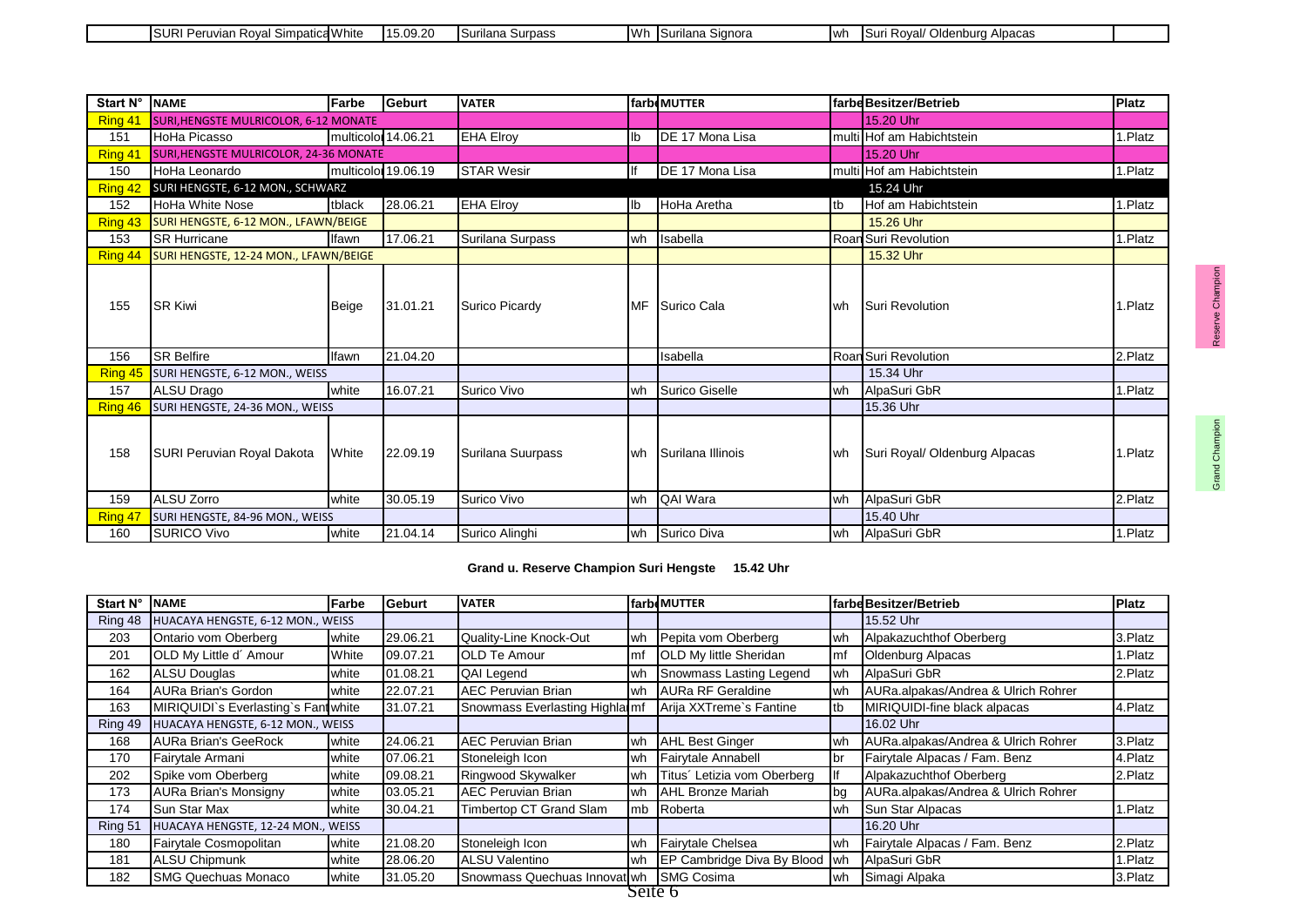| Ring 53 | HUACAYA HENGSTE, 12-24 MON., WEISS  |                |          |                                |    |                                              |             | 16.38 Uhr                           |         |                                                |
|---------|-------------------------------------|----------------|----------|--------------------------------|----|----------------------------------------------|-------------|-------------------------------------|---------|------------------------------------------------|
| 204     | Abakus vom Oberberg                 | white          | 05.08.20 | Veko Farm Abidjan              | wh | Titus' Desert Tiara vom Oberb wh             |             | Alpakazuchthof Oberberg             | 3.Platz |                                                |
| 183     | <b>AURa Brian's Bellemont</b>       | <b>I</b> white | 25.06.20 | <b>AEC Peruvian Brian</b>      |    | wh AURa RF Chris de Belle                    | wh          | AURa.alpakas/Andrea & Ulrich Rohrer | 1.Platz |                                                |
| 184     | <b>Quality Line Next One</b>        | white          | 30.06.20 | <b>AGI Jagger Fine Kommiss</b> | wh | Quality Line La Belle                        | wh          | Fairytale Alpacas / Fam. Benz       | 4.Platz |                                                |
| 185     | OLD Loro's Night Rider              | White          | 26.05.20 | Snowmass Loro Piana            | wh | Xanadu Shasta Daisy                          | lwh         | Oldenburg Alpacas                   | 2.Platz |                                                |
| Ring 54 | HUACAYA HENGSTE, 24-36 MON., WEISS  |                |          |                                |    |                                              |             | 16.46 Uhr                           |         |                                                |
| 188     | AURa Brian's Miró                   | <b>white</b>   | 10.03.20 | <b>AEC Peruvian Brian</b>      | wh | <b>AHL Bronze Mariah</b>                     | <b>I</b> ba | AURa.alpakas/Andrea & Ulrich Rohrer | 2.Platz |                                                |
| 189     | Hänsel von der Weilachmühle         | <b>I</b> white | 06.08.19 | <b>KA Nanuk</b>                | wh | Frida von der Weilachmühle                   | wh          | Alpacaland Steffen Krämer           | 5.Platz |                                                |
| 190     | WEST Peruvian Cäsar                 | White          | 08.07.19 | Snowmass Quechua's Innoval wh  |    | <b>WEST Peruvian Celebration</b>             | wh          | Patrick Budde                       | 3.Platz |                                                |
| 191     | Oberhessen Leopold                  | white          | 05.07.19 | <b>GRF Gustav Appleson</b>     | wh | Alpacaland Luisa                             | wh          | Alpacaland Steffen Krämer           | 4.Platz |                                                |
| 205     | Titus´ Te Quierro vom Oberberdwhite |                | 03.07.19 | Aguaviva Titus                 |    | ProDesert Peru vom Oberberg wh               |             | Alpakazuchthof Oberberg             | 1.Platz |                                                |
| Ring 55 | HUACAYA HENGSTE, 36-48 MON., WEISS  |                |          |                                |    |                                              |             | 16.58 Uhr                           |         |                                                |
| 194     | <b>SMG Quechuas ReserveXX</b>       | white          | 04.08.18 | Snowmass Quechuas Innovat wh   |    | <b>BJF</b> Windchime                         | lwh         | SimagiAlpaka                        | 2.Platz |                                                |
| 195     | Gustl von der Weilachmühle          | white          | 20.06.18 | <b>GRF Gustav Appleson</b>     | wh | Benita von der Weilachmühle                  | <b>I</b> wh | Alpacaland Steffen Krämer           | 3.Platz |                                                |
| 196     | ALSU Snowy W.                       | white          | 09.06.18 | Gilt Edge Enforcer             | wh | EP Cambridge Dance Away                      | wh          | AlpaSuri GbR                        | 1.Platz |                                                |
| Ring 56 | HUACAYA HENGSTE, 72-84 MON., WEISS  |                |          |                                |    |                                              |             | 17.04 Uhr                           |         |                                                |
| 197     | <b>ALSU Valentino</b>               | <b>white</b>   | 14.02.16 | Accoyo America Kingfish        | wh | Accoyo America Road<br><b>Warriors Unity</b> | wh          | AlpaSuri GbR                        | 1.Platz | Grand Champion<br><mark>Best of Show Hu</mark> |
| 198     | <b>WIT Don Calli</b>                | White          | 30.08.15 | AH Don van den Hoek            | wh | <b>WIT Lady in White</b>                     | wh          | <b>Oldenburg Alpacas</b>            | 2.Platz |                                                |
| 199     | <b>KA Nanuk</b>                     | <b>I</b> white | 06.08.15 | <b>Wildflower Tobruk</b>       | bg | <b>KA Manana</b>                             | wh          | Alpacaland Steffen Krämer           | 3.Platz |                                                |

**Huacaya Hengste weiß, Wahl der Farb-Champions aus den 1. und 2. Platzierten der Ringe 17.12 Uhr**

**Huacaya Hengste, Wahl des Grand- und Reserve Champion aus 1. und 2. Farbchampions 17.22 Uhr**

# **Sonntag, 10. April 2022**

**Color Check 08.50 Uhr Tierbewertung ab 09.00 Uhr**

| Start N° | <b>NAME</b>                                  | <b>IFarbe</b> | lGeburt  | <b>VATER</b>                |          | <b>farbeMUTTER</b>      |     | <b>Ifarbe Besitzer/Betrieb</b> | <b>Platz</b> |  |
|----------|----------------------------------------------|---------------|----------|-----------------------------|----------|-------------------------|-----|--------------------------------|--------------|--|
|          | Ring 58 HUACAYA STUTEN, 6-12 MONATE, SCHWARZ |               |          |                             |          |                         |     | 09.00 Uhr                      |              |  |
| 209      | Colette vom Oberberg                         | black         | 21.08.21 | Flanders Kryptonite ET      | Imf      | Cuba Libre vom Oberberg | Ibl | Alpakazuchthof Oberberg        | i.Platz      |  |
| 214      | <b>IMIRIQUIDI`s Believe in me</b>            | tblack        | 22.05.21 | Snowmass Pure Reserve XX If |          | IMQ's Black Diamond     | tb  | MIRIQUIDI-fine black alpacas   | 2.Platz      |  |
| 215      | Fairvtale Gucci                              | tblack        | 26.04.21 | NZ Black Magic Whittaker    | <b>b</b> | <b>Fairvtale Ginv</b>   |     | Fairytale Alpacas / Fam. Benz  | 3.Platz      |  |
| Ring 59  | HUACAYA STUTEN, 12-24 MONATE, SCHWARZ        |               |          |                             |          |                         |     | 09.12 Uhr                      |              |  |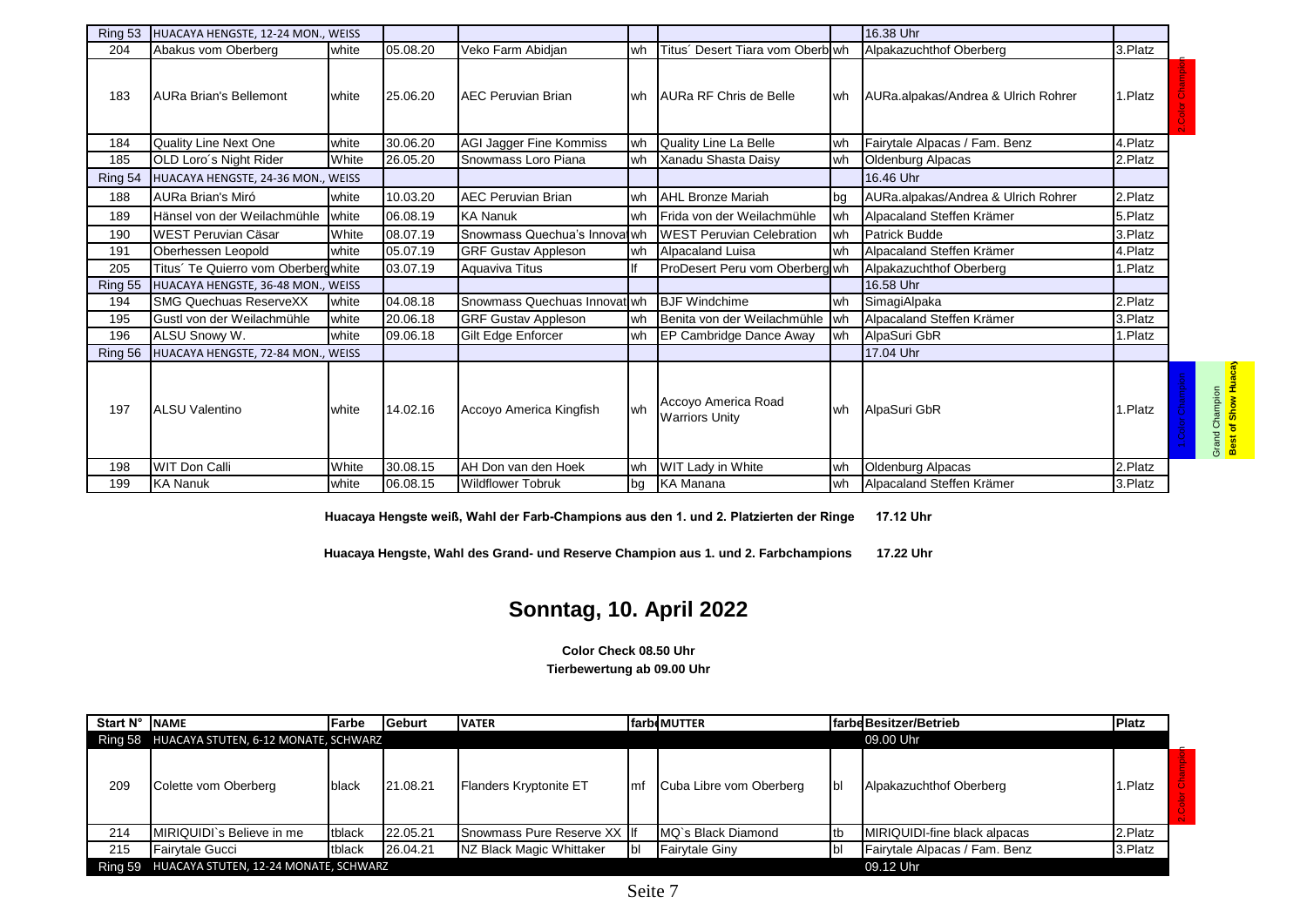| 216<br>Snowmass Pure Reserve XX If<br>MIRIQUIDI`s Pocahontas<br>Arijy XXTreme's Panthea<br>tblack<br><b>IMIRIQUIDI-fine black alpacas</b><br>24.09.20<br><b>I</b> df | 1.Platz |  |  |  |  |  |  |
|----------------------------------------------------------------------------------------------------------------------------------------------------------------------|---------|--|--|--|--|--|--|
|----------------------------------------------------------------------------------------------------------------------------------------------------------------------|---------|--|--|--|--|--|--|

## **Huacaya Stuten schwarz, Wahl der Farb-Champions aus den 1. und 2. Platzierten der Ringe 09.14 Uhr**

| Start N° | <b>I</b> NAME                      | l Farbe | Geburt   | <b>VATER</b>                      | farbeMUTTER                        |            | farbe Besitzer/Betrieb          | <b>Platz</b> |  |
|----------|------------------------------------|---------|----------|-----------------------------------|------------------------------------|------------|---------------------------------|--------------|--|
| Ring 61  | HUACAYA STUTEN, 12-24 MONATE, GRAU |         |          |                                   |                                    |            | 09.34 Uhr                       |              |  |
| 222      | Alpacaland Hannah                  | msgrey  | 04.10.20 | <b>JLA</b> Icebreaker             | msg Alpacaland Maggie              | ∎br        | Alpacaland Steffen Krämer       | .Platz       |  |
| 223      | ZL Zauberland Eugenia              | mrgrey  | 10.09.20 | <b>ZL Zauberland Gaudi</b>        | msg CL07 Alpacas of Germany Inkamf |            | Alpakahof München               | 2.Platz      |  |
| 224      | <b>SMG Queen of Pop</b>            | mrgrey  | 09.07.20 | WE King of Pop                    | DRG Glenovis Sable                 | IBb        | Simagi Alpaka                   | 3.Platz      |  |
| Ring 62  | HUACAYA STUTEN, 12-24 MONATE, GRAU |         |          |                                   |                                    |            | 09.42 Uhr                       |              |  |
| 227      | <b>IHCH Petite Biscuit</b>         | msgrey  | 25.06.20 | <b>IEP Cambridge Silver Storm</b> | MSGEP Good To Go                   | <b>IMF</b> | Hell's Chocolate Heaven Alpacas | 2.Platz      |  |
| 228      | MIRIQUIDI's Symphony               | msgrey  | 09.06.20 | Crescent Moon's Thaddeus          | msq MQ's Susi                      | Itb        | MIRIQUIDI-fine black alpacas    | Platz.       |  |
| Ring 63  | HUACAYA STUTEN, 24-36 MONATE, GRAU |         |          |                                   |                                    |            | 09.50 Uhr                       |              |  |
| 230      | <b>HCH Miss Princess</b>           | dsgrey  | 03.05.19 | <b>HCH Smoke Jumper</b>           | <b>DSGEPC Miss Turpiac</b>         | ТB         | Hell's Chocolate Heaven Alpacas | .Platz       |  |

**Huacaya Stuten grau, Wahl der Farb-Champions aus den 1. und 2. Platzierten der Ringe 09.52 Uhr**

|     | Ring 64a HUACAYA STUTEN, 6-12 MON., ROAN/GREY |             |          |                                                  |     |                   |      | 10.08 Uhr                       |         |
|-----|-----------------------------------------------|-------------|----------|--------------------------------------------------|-----|-------------------|------|---------------------------------|---------|
| 231 | <b>IBLUE MOON TORTIE</b>                      | <b>Roan</b> | 19.09.21 | NZSUMMERHILL LEOPARD (appa ProPearl vom Oberberg |     |                   | lWh. | Iblue moon ALPACAS              | 2.Platz |
| 239 | $\sim$<br><b>IHCH Amava</b>                   | dbrown      | 28.05.21 | <b>Snowmass Pure Reserve</b>                     | ILF | <b>IHCH Nunva</b> | 'TB  | Hell's Chocolate Heaven Alpacas | 1.Platz |

| Ring 64b<br>HUACAYA STUTEN, 12-24 MON., ROAN/GREY |               |        |          |                   |             | 10.08 Uhr      |                |         |
|---------------------------------------------------|---------------|--------|----------|-------------------|-------------|----------------|----------------|---------|
| 226                                               | <b>Brenda</b> | drgrey | 01.07.20 | Alfa Don Giovanni | <b>I</b> bl | <b>I</b> Bella | WesternAlpakas | 1.Platz |

| Start N° | <b>INAME</b>                          | Farbe  | <b>I</b> Geburt   | <b>VATER</b>                  |            | farbeMUTTER              |             | farbe Besitzer/Betrieb             | <b>Platz</b> |  |
|----------|---------------------------------------|--------|-------------------|-------------------------------|------------|--------------------------|-------------|------------------------------------|--------------|--|
| Ring 65  | HUACAYA STUTEN, 6-12 MONATE, MDBRAUN  |        |                   |                               |            |                          |             | 10.10 Uhr                          |              |  |
| 236      | A Süd Jemma                           |        | mbrown 29.08.21   | DwA Medicus                   | lb         | AoD Germania             | Imf         | Dreamworld Alpacas                 | 1.Platz      |  |
| 238      | ASBL Soana                            | dbrown | 25.06.21          | Timbertop CT Grand Slam       | <b>Imb</b> | <b>ASBL Shining</b>      | lbb         | Alpakas vom sächsischen Burgenland | 3.Platz      |  |
| 233      | Pirella vom Oberberg                  |        | darkbrow 26.07.21 | Flanders Kryptonite ET        | lmf        | Pina Colada vom Oberberg | lbg         | Alpakazuchthof Oberberg            | 2.Platz      |  |
| Ring 66  | HUACAYA STUTEN, 6-12 MONATE, MDBRAUN  |        |                   |                               |            |                          |             | 10.20 Uhr                          |              |  |
| 234      | <b>KOOP Paula</b>                     | Ibrown | 10.06.21          | Xanadu Chasseur               | l wh       | WIT Mia                  | Imb         | Koopaca                            | I.Platz      |  |
| 241      | Florentina                            | Ibrown | 11.07.21          | Lord aus der Wedemark         | tb         | <b>MMN</b> Doro          | Imf         | Alpakahof München                  |              |  |
| 242      | HoHa Roselyn                          |        | mbrown 27.05.21   | HoHa Sky                      |            | Valentina II             | <b>I</b> bg | Hof am Habichtstein                | 3.Platz      |  |
| 243      | Sun Star Kassandra                    | Ibrown | 27.05.21          | Majestic Meadows A Wanted Idf |            | Sun Star Kate            | Imf         | Sun Star Alpacas                   | 2.Platz      |  |
| Ring 67  | HUACAYA STUTEN, 12-24 MONATE, MDBRAUN |        |                   |                               |            |                          |             | 10.30 Uhr                          |              |  |
| 245      | Alpacaland Bea                        |        | mbrown 28.07.20   | <b>BY Cosimo</b>              | bg         | Alpacaland Joeline       | Ifn.        | Alpacaland Steffen Krämer          | 2.Platz      |  |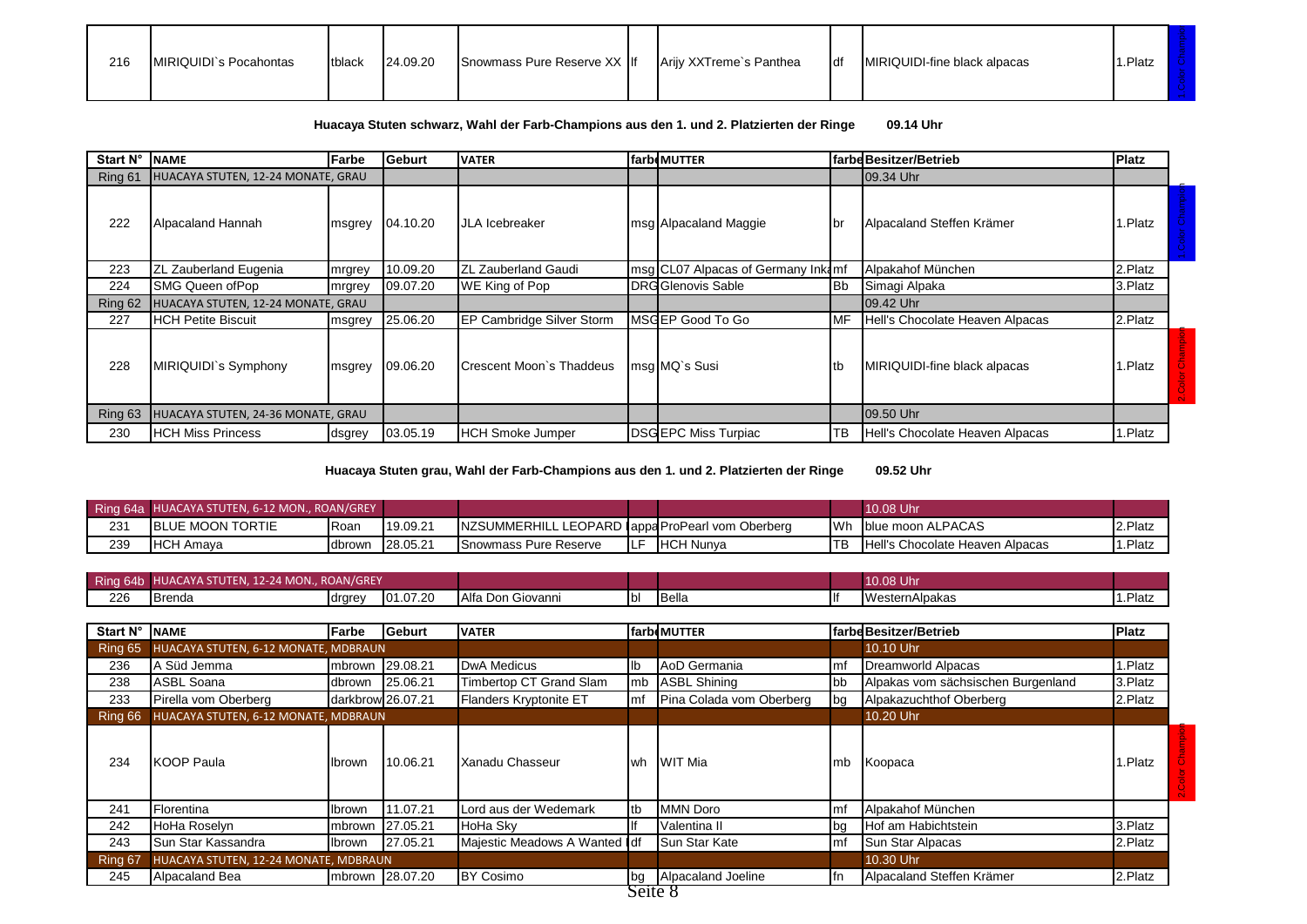| 246     | <b>WEST Exquisita</b>                 | <b>I</b> lbrown | 22.07.20 | Millduck Oregon          | mb WEST Peruvian Evoque  | Imf | <b>Patrick Budde</b>    | 1.Platz |  |
|---------|---------------------------------------|-----------------|----------|--------------------------|--------------------------|-----|-------------------------|---------|--|
| 249     | DwA Widdow                            | mbrown 09.05.20 |          | <b>Flanders Ronin ET</b> | mb DwA Whisper           | llb | Dreamworld Alpacas      |         |  |
| Ring 68 | HUACAYA STUTEN, 24-36 MONATE, MDBRAUN |                 |          |                          |                          |     | 10.40 Uhr               |         |  |
| 250     | <b>I</b> Sun Star Yumbilla            | <b>I</b> brown  | 10.02.20 | Timbertop CT Grand Slam  | mb alpacasRstyle Niagara | Imf | <b>Sun Star Alpacas</b> | 1.Platz |  |

**Huacaya Stuten braun, Wahl der Farb-Champions aus den 1. und 2. Platzierten der Ringe 10.42 Uhr**

| Start N° | <b>NAME</b>                                     | <b>IFarbe</b>     | <b>IGeburt</b> | <b>VATER</b>             |             | <b>farbeMUTTER</b>                                                                         |     | lfarbdBesitzer/Betrieb       | <b>Platz</b> |  |
|----------|-------------------------------------------------|-------------------|----------------|--------------------------|-------------|--------------------------------------------------------------------------------------------|-----|------------------------------|--------------|--|
| Ring 69  | <b>HUACAYA STUTEN, Appaloosa, 6-12 MONATE</b>   |                   |                |                          |             |                                                                                            |     | <b>10.58 Uhr</b>             |              |  |
| 255      | BLUE MOON LEOPARD HAZE Appaloos 25.08.21        |                   |                | <b>IBLUE MOON APPMAN</b> |             | appa BLUE MOON NOUGAT                                                                      | IDf | blue moon ALPACAS            | 2.Platz      |  |
| 256      | BLUE MOON LEOPARD TIGE Appaloos 15.08.21        |                   |                | <b>IBLUE MOON TIGER</b>  |             | appaLYA POINT WITNESS                                                                      |     | appa blue moon ALPACAS       | 3.Platz      |  |
| 254      | Tinkerbell vom Oberberg                         | appaloos 03.06.21 |                |                          |             | Mount Tamar Appaloosa Shaq apple Ringwood Appaloosa Tiny Tatt appa Alpakazuchthof Oberberg |     |                              | .Platz       |  |
| Ring 69  | <b>HUACAYA STUTEN, Appaloosa, 12-24 MONATE</b>  |                   |                |                          |             |                                                                                            |     | <b>10.58 Uhr</b>             |              |  |
| 253      | Grand Cartier ET vom Oberberg appaloos 29.07.20 |                   |                | Timbertop CT Grand Slam  | <b>I</b> br | <b>INPHZ Cassiopeia</b>                                                                    |     | appa Alpakazuchthof Oberberg | . Platz      |  |

**Huacaya Stuten appaloosa, Wahl der Farb-Champions aus den 1. und 2. Platzierten der Ringe 10.58 Uhr**

| Ring 70  | <b>SURI STUTEN, MULRICOLOR, 6-12 MONATE</b> |                     |          |                           |    |                      |             | 11.02 Uhr                     |         |
|----------|---------------------------------------------|---------------------|----------|---------------------------|----|----------------------|-------------|-------------------------------|---------|
| 257      | HoHa Layla                                  | multicolor 27.06.21 |          | <b>EHA Elroy</b>          | I  | HoHa Ella            | <b>I</b> br | Hof am Habichtstein           | 1.Platz |
| Ring 71  | SURI HENGSTE, 12-24 MON., SCHWARZ           |                     |          |                           |    |                      |             | 11.04 Uhr                     |         |
| 258      | <b>SR Merida</b>                            | tblack              | 25.07.20 | <b>Canchones Prophecy</b> | TB | <b>Tamaris</b>       | TB          | Suri Revolution               | 1.Platz |
| Ring 72  | <b>SURI STUTEN, 6-12 MONATE, DBRAUN</b>     |                     |          |                           |    |                      |             | 11.06 Uhr                     |         |
| 259      | LFA Suri Elite Laurina                      | dbrown              | 22.06.21 | <b>AST Sirius</b>         | db | <b>LFA Iluminata</b> | wh          | Lechfeld Alpakas              | 1.Platz |
| Ring 73a | SURI STUTEN, beige 6-12 Monate              |                     |          |                           |    |                      |             | 11.08 Uhr                     |         |
| 323      | SURI Peruvian Royal Minnesota White         |                     | 20.08.21 | Surilana Surpass          | wh | Surilana Illinois    | wh          | Suri Royal/ Oldenburg Alpacas | 1.Platz |
|          | Ring 73b SURI STUTEN, beige 12-24 Monate    |                     |          |                           |    |                      |             | 11.10 Uhr                     |         |
| 260      | <b>ISR Vanilla</b>                          | white               | 21.02.21 | Surico Onedin             | wh | Surico Pascale       | LF          | <b>Suri Revolution</b>        | 2.Platz |
| 261      | SURI Peruvian Royal Simpatica White         |                     | 15.09.20 | Surilana Surpass          |    | Wh Surilana Signora  | lwh.        | Suri Royal/ Oldenburg Alpacas | 1.Platz |
| 262      | <b>ALSU Cashmere</b>                        | white               | 13.06.20 | Surico Vivo               | wh | Surico Gabriela      | wh          | AlpaSuri GbR                  | 3.Platz |
| Ring 74  | SURI STUTEN, WEISS 72-84 Monate             |                     |          |                           |    |                      |             | 11.14 Uhr                     |         |
| 263      | <b>SURICO Gretchen</b>                      | white               | 08.04.18 | Surico Tangier            |    | wh Surico Giselle    | wh          | AlpaSuri GbR                  | 1.Platz |

Grand Champion Reserve Champion<br><mark>Best of Show Suri</mark> Reserve Champion **Best of Show Suri** Grand Champion

Seite 9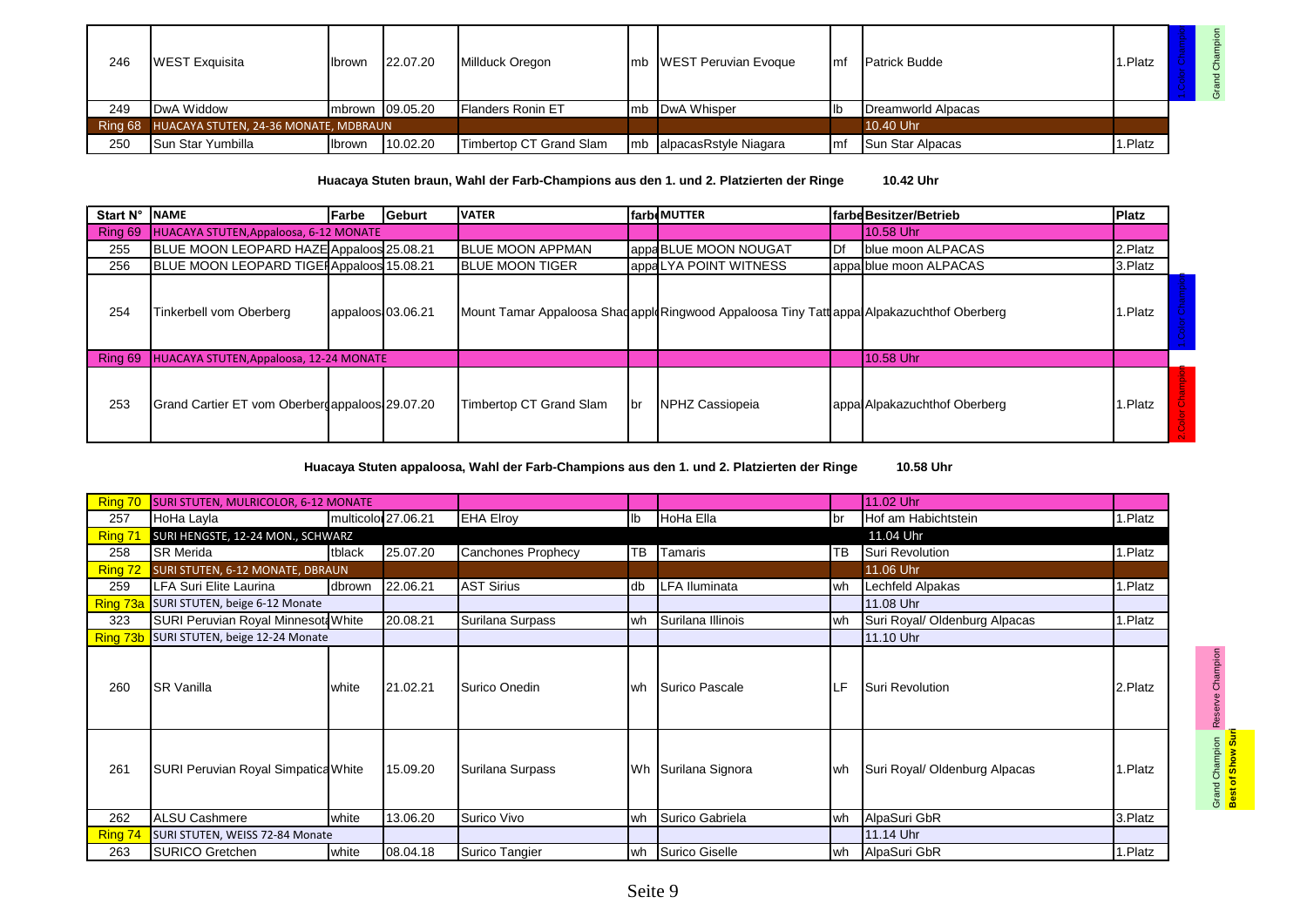| Start N° | <b>NAME</b>                           | Farbe | Geburt   | <b>VATER</b>                    |                | farbeMUTTER                   |              | farbe Besitzer/Betrieb             | Platz   |
|----------|---------------------------------------|-------|----------|---------------------------------|----------------|-------------------------------|--------------|------------------------------------|---------|
| Ring 75a | HUACAYA STUTEN, 6-12 MONATE, DFAWN    |       |          |                                 |                |                               |              | 11.30 Uhr                          |         |
| 270      | ZiNA Ida                              | dfawn | 19.08.21 | <b>AV Benz Emilio</b>           | mf             | ZiNA Chaska's Chiquita        | Imf          | Chiribaya-Alpakas                  | 3.Platz |
| 271      | <b>ASBL Shiva</b>                     | dfawn | 18.07.21 | <b>WIT Don Calli</b>            | wh             | <b>ASBL Soraia</b>            | tb           | Alpakas vom sächsischen Burgenland | 2.Platz |
| 272      | <b>WEST Exquisite X</b>               | dfawn | 16.07.21 | Xanadu Chasseur                 | Wh             | <b>WEST Peruvian Evoque</b>   | Imf          | Oldenburg Alpacas                  | 1.Platz |
| 273      | <b>AHA Melody</b>                     | dfawn | 09.07.21 | Majestic Meadows A Wanted       | $\mathsf{Idf}$ | Magnifique                    | br           | Ammerfelder Highland Alpakas       | 5.Platz |
| 244      | Stoney Meadows Maxima                 | dfawn | 26.04.21 | Waratah Flats King Kong         | br             | Stoney Meadows Moccona        | fn           | Fairytale Alpacas / Fam. Benz      | 4.Platz |
| Ring 75b | HUACAYA STUTEN, 6-12 MONATE, D/FAWN   |       |          |                                 |                |                               |              | 11.45 Uhr                          |         |
| 276      | Sun Star Mystic                       | dfawn | 01.06.21 | Timbertop CT Grand Slam         | mb             | MMU Munayki                   | lb           | Sun Star Alpacas                   | 2.Platz |
| 278      | LFA Kuma                              | mfawn | 26.06.21 | LFA MaVeronto                   | wh             | <b>LFA Kimba</b>              | <b>I</b> mf  | Lechfeld Alpakas                   | 4.Platz |
| 274      | PR Georgie                            | dfawn | 15.06.21 | <b>CCNF</b> Intervention        | lmf            | PR Georgina                   | df           | Pits Alpakahof im Unterallgäu      | 3.Platz |
| 71       | Tamika vom Oberberg                   | dfawn | 14.08.21 | Flanders Kryptonite ET          | Imf            | ProTamila vom Oberberg        | wh           | Alpakazuchthof Oberberg            | 1.Platz |
| Ring 78  | HUACAYA STUTEN, 12-24 MONATE, D/MFAWN |       |          |                                 |                |                               |              | 12.02 Uhr                          |         |
| 286      | Sun Star KayLeigh                     | mfawn | 27.03.21 | AHL Peruvian TruHighlander      | Imf            | alpacasRstyle Katarina        | Imf          | Sun Star Alpacas                   | 3.Platz |
| 288      | MIRIQUIDI`s Thalita                   | dfawn | 18.07.20 | Snowmass Everlasting Highlai mf |                | Arija Pure Reserve's Talulah  | $\mathsf{H}$ | MIRIQUIDI-fine black alpacas       | 2.Platz |
| 293      | Grand Ariane vom Oberberg             | dfawn | 23.07.20 | Timbertop CT Grand Slam         | <b>I</b> br    | <b>Flanders Anaïs ET</b>      | Imf          | Alpakazuchthof Oberberg            | 1.Platz |
| 289      | <b>ASBL Shirin</b>                    | mfawn | 26.06.20 | <b>WIT Don Calli</b>            | wh             | <b>ASBL Samira</b>            | lb           | Alpakas vom sächsischen Burgenland | 4.Platz |
| 291      | <b>SMG Tsunamis Jodi</b>              | mfawn | 02.06.20 | <b>SMG Quechuas Tsunami</b>     | Mf             | <b>SMG Quechuas Samira</b>    | lwh          | Simagi Alpaka                      | 5.Platz |
| Ring 80  | HUACAYA STUTEN, 24-36 MONATE, D/MFAWN |       |          |                                 |                |                               |              | 12.14 Uhr                          |         |
| 292      | <b>WEST Peruvian Corazon</b>          | mfawn | 07.05.19 | <b>SMG Quechuas Tsunami</b>     | Imf            | <b>IWEST Peruvian Charlet</b> | lwh          | Patrick Budde                      | 1.Platz |

**Huacaya Stuten d/mfawn, Wahl der Farb-Champions aus den 1. und 2. Platzierten der Ringe 12.16 Uhr**

## **Mittagspause 12.30 - 13.20 Uhr**

| Start N° | <b>INAME</b>                              | Farbe | <b>IGeburt</b> | <b>VATER</b>                 |             | <b>farbeMUTTER</b>             |             | <b>Ifarbe Besitzer/Betrieb</b>    | <b>Platz</b> |
|----------|-------------------------------------------|-------|----------------|------------------------------|-------------|--------------------------------|-------------|-----------------------------------|--------------|
| Ring 81  | HUACAYA STUTEN, 6-12 MONATE, LFAWN/BEIGE  |       |                |                              |             |                                |             | <b>13.20 Uhr</b>                  |              |
| 300      | ZiNA Irma                                 | lfawn | 11.07.21       | AV Benz Emilio               | <b>I</b> mt | ZiNA Blue Bonita               | <b>I</b> bg | Chiribaya-Alpakas                 | 3.Platz      |
| 302      | MIRIQUIDI`s Golden Shine                  | lfawn | 27.06.21       | Arija Pure Reserve's Meyer   |             | MQ's Grey's Girl               |             | Imsg MIRIQUIDI-fine black alpacas | 4.Platz      |
| 304      | DwA Cosmopolitan                          | lfawn | 04.05.21       | <b>SWS Satinero</b>          | lbg.        | DwA Cassiopeia                 | Imf         | Dreamworld Alpacas                | 5.Platz      |
| 305      | <b>IOLD Peruvian Love</b>                 | Beige | 04.05.21       | FDA Rembrandt by El Nino     | wh          | <b>Snowmass Love Divine XX</b> | Iwh         | Oldenburg Alpacas                 | 2.Platz      |
| 307      | <b>IOLD Aurora d'Amour</b>                | Beige | 08.04.21       | <b>OLD Te Amour</b>          | l m         | Wessex Peruvian Juliana        | lwh         | <b>Oldenburg Alpacas</b>          | .Platz       |
| Ring 82  | HUACAYA STUTEN, 12-24 MONATE, LFAWN/BEIGE |       |                |                              |             |                                |             | <b>13.42 Uhr</b>                  |              |
| 308      | Sun Star Ella                             | lfawn | 12.08.20       | Greenstone Mars              |             | Delphi Elphi                   |             | Imsg Sun Star Alpacas             | .Platz       |
| 309      | <b>SMG Quechuas Wisper wind</b>           | beige | 07.08.20       | Snowmass Quechuas Innovat wh |             | <b>BJF Windchime</b>           | l wh        | Simagi Alpaka                     | 3.Platz      |
|          |                                           |       |                |                              | Seite IU    |                                |             |                                   |              |